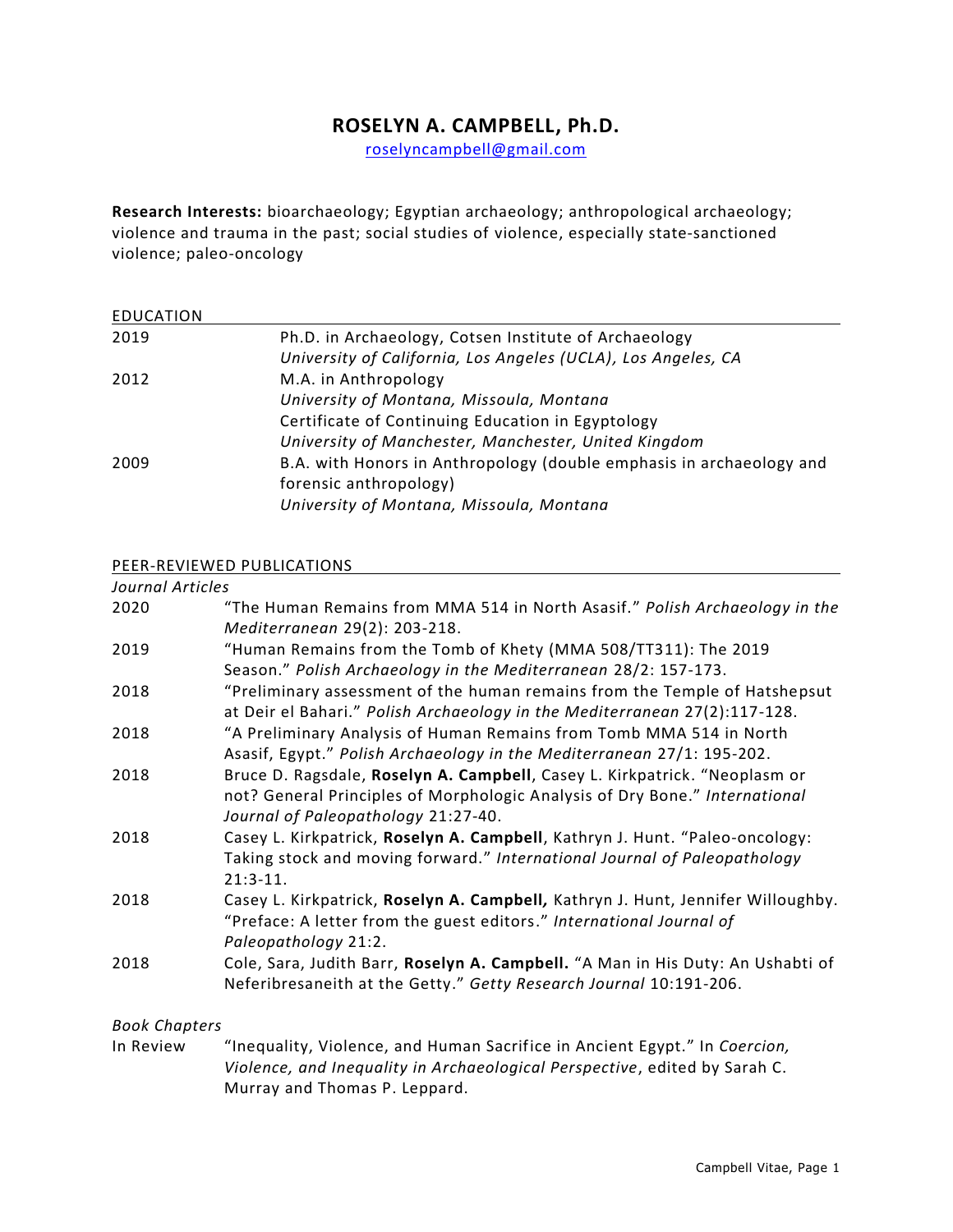| Accepted | "The Social Context of Human Sacrifice in Ancient Egypt." In The State of     |
|----------|-------------------------------------------------------------------------------|
|          | Human Sacrifice: A Global Perspective from Northern Europe,                   |
|          | edited by Lasse Sørensen, Matthew J. Walsh, and Sean O'Neill.                 |
| Accepted | "Hidden Violence: Reassessing Violence and Human Sacrifice in Ancient Egypt." |
|          | In (Re)Building Ancient Egyptian Society: Challenging Assumptions, Exploring  |
|          | Approaches, edited by Danielle Candelora, Nadia Ben Marzouk, and Kathlyn M.   |
|          | Cooney.                                                                       |
| 2020     | "Smiting Pharaohs: Violence and Power in Ancient Egypt." In The Poetics of    |
|          | Processing: Memory Formation, Identity, and the Handling of the Dead, edited  |
|          | by Anna J. Osterholtz, University of Colorado Press, pp.123-144.              |
|          |                                                                               |

# NON-PEER REVIEWED, PUBLIC FACING PUBLICATIONS

| In Press | "The Great Pyramid" and "The Mortuary Temple of Hatshepsut." In                                       |
|----------|-------------------------------------------------------------------------------------------------------|
|          | Encyclopedia of World Architecture, edited by Peter L. Bonfitto.                                      |
| 2020     | Barr, Judith, and Roselyn Campbell. "Meet an Ushabti, an Ancient Egyptian                             |
|          | Statuette Made for the Afterlife." Getty Iris blog. 26 August 2020.                                   |
|          | https://blogs.getty.edu/iris/meet-an-ushabti-an-ancient-egyptian-statuette<br>made-for-the-afterlife/ |
| 2014     | "Gebelein Man," "Giovanni Batista Belzoni," "Grauballe Man," "Juanita,"                               |
|          | "Lindow Man," "Seth," "Sir Grafton Elliot Smith," "Tollund Man," Mummies                              |
|          | around the World (ABC-CLIO).                                                                          |

### ARCHAEOLOGICAL FIELD EXPERIENCE

|           | 2017-present Head Osteologist                                                    |
|-----------|----------------------------------------------------------------------------------|
|           | Asasif Project and Polish-Egyptian Archaeological Mission at Deir el-Bahari,     |
|           | Egypt                                                                            |
| 2014-2016 | <b>Head Osteologist</b>                                                          |
|           | Tell Edfu Project, Egypt, University of Chicago                                  |
| 2015      | <b>Field Director</b>                                                            |
|           | UCLA Shire Project, Ethiopia, UCLA                                               |
| 2014      | Archaeologist/Supervisor                                                         |
|           | Fayum Archaeological Project, Egypt, Institute for Field Research, Inc. and UCLA |
| 2013      | Supervisor/Head Osteologist                                                      |
|           | Taraco Archaeological Project, Peru, Institute for Field Research, Inc., & UCLA  |
| 2012      | Supervisor/Osteologist                                                           |
|           | Vitor Valley Archaeological Project, Peru, Institute for Field Research, Inc.,   |
|           | University of Chicago, & UCLA                                                    |
|           | 2011-present Archaeologist                                                       |
|           | Pacific Lutheran Valley of the Kings Project, Egypt, Pacific Lutheran University |
| 2011      | Survey and Excavation Supervisor                                                 |
|           | Rocky Boy Reservation Survey and Excavation Project, U. Montana                  |
| 2011      | Archaeologist/Osteologist                                                        |
|           | Sanisera Funerary Archaeology Project in Menorca, Spain, Ecomuseum               |
|           | Cavalleria                                                                       |
| 2011      | Archaeologist                                                                    |
|           | Lolo National Forest Curation Project, U. Montana                                |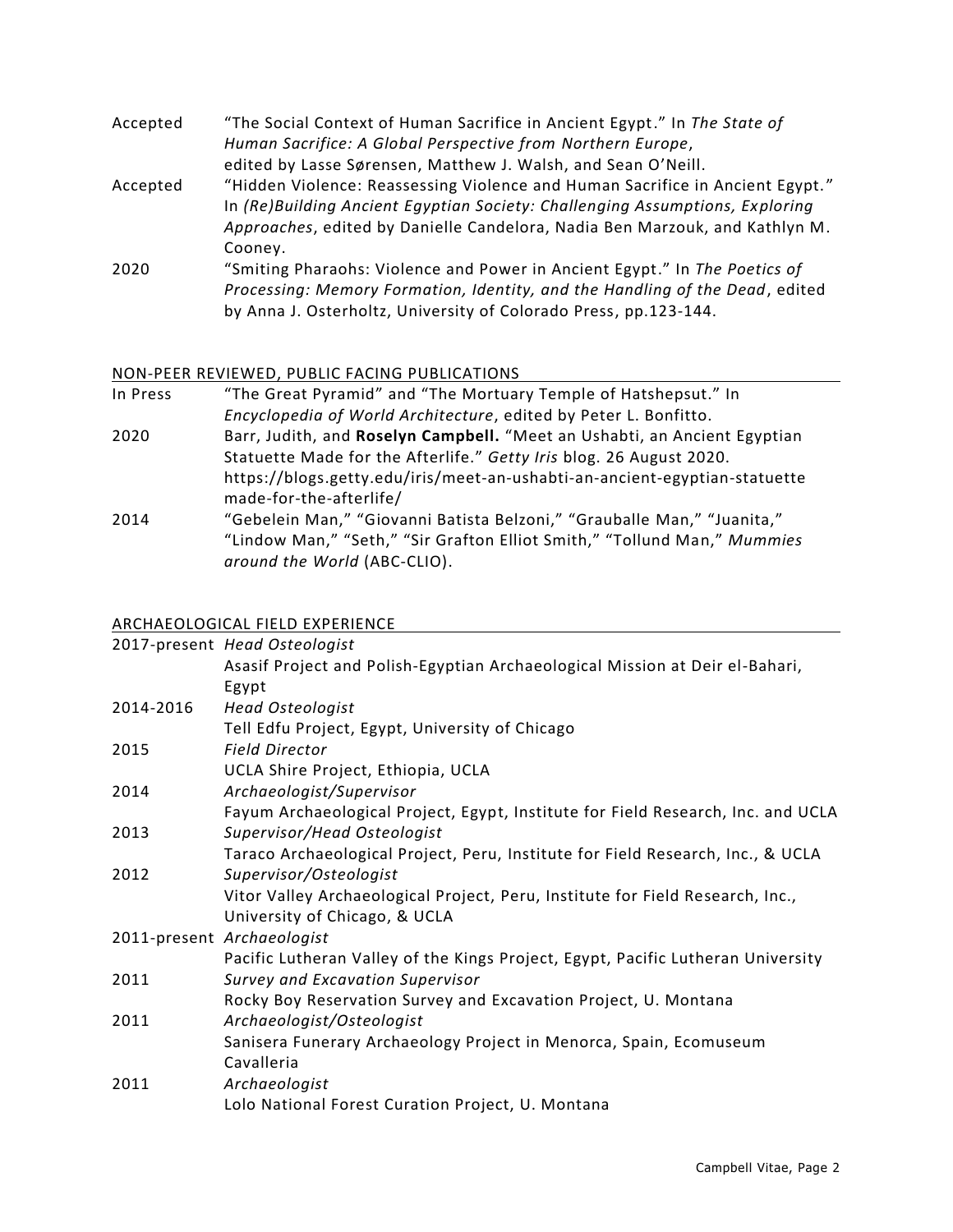| 2010      | Assistant                                                                        |
|-----------|----------------------------------------------------------------------------------|
|           | Forensic Recovery Team, U. Montana                                               |
| 2010      | Archaeologist/Assistant Osteological Analyst                                     |
|           | Tell Timai Archaeological project in Timai el-Amdid, Egypt, University of Hawaii |
|           | at Manoa                                                                         |
| 2009-2010 | Lab Supervisor                                                                   |
|           | Garnet Archaeological Project, U. Montana                                        |
| 2009-2010 | Lab Supervisor                                                                   |
|           | Coloma Archaeological Project, U. Montana                                        |
| 2010      | Teaching Assistant                                                               |
|           | Coloma Archaeological Field School, U. Montana                                   |
| 2009      | Volunteer Archaeological Lab Technician                                          |
|           | Big Timber Archaeological Project, U. Montana                                    |

### TEACHING EXPERIENCE

| Instructor |                                      |
|------------|--------------------------------------|
| 2017, 2016 | Ancient Egyptian Civilization (UCLA) |
| 2015       | Ancient Egyptian Religion (UCLA)     |

### *Teaching Fellow/Assistant*

| 2018             | Magic and Medicine in the Ancient World (UCLA)              |
|------------------|-------------------------------------------------------------|
| 2016, 2017       | Ancient Egyptian Civilization (UCLA)                        |
| 2015, 2016, 2017 | Ancient Egyptian Religion (UCLA)                            |
| 2015, 2016, 2017 | Women and Power in the Ancient World (UCLA)                 |
| 2010, 2012       | Archaeological Wonders of the World (University of Montana) |
| 2010, 2012       | Human Osteology (U. Montana)                                |
| 2011, 2012       | Human Sexuality (U. Montana)                                |
| 2011             | Archaeological Survey (U. Montana)                          |
|                  |                                                             |

# *Reader*

| 2016 | Evolution of the Genus Homo (UCLA)             |
|------|------------------------------------------------|
| 2015 | Human Evolution (UCLA)                         |
| 2015 | Artifakes and Aliens: Pseudoarchaeology (UCLA) |
| 2013 | Ancient Egyptian Religion (UCLA)               |
|      |                                                |

### COMPETITIVE HONORS AND AWARDS

| 2018      | Dissertation Year Fellowship, UCLA (\$20,000)                        |
|-----------|----------------------------------------------------------------------|
| 2018      | Steinmetz/Friends of Archaeology Award for Conference Travel (\$300) |
| 2017      | International Institute Fieldwork Fellowship, UCLA (\$1000)          |
| 2015      | International Institute Fieldwork Fellowship, UCLA (\$6000)          |
| 2014      | Graduate Summer Research Mentorship, UCLA (\$6000)                   |
| 2014      | Steinmetz Award for travel, UCLA (\$1000)                            |
| 2013-2014 | Graduate Research Mentorship, UCLA (\$20,000)                        |
| 2013      | Graduate Summer Research Mentorship, UCLA (\$6000)                   |
| 2013      | Steinmetz Award for travel (declined), UCLA (\$1000)                 |
| 2013      | Irving and Jean Stone Fellowship, UCLA (\$1000)                      |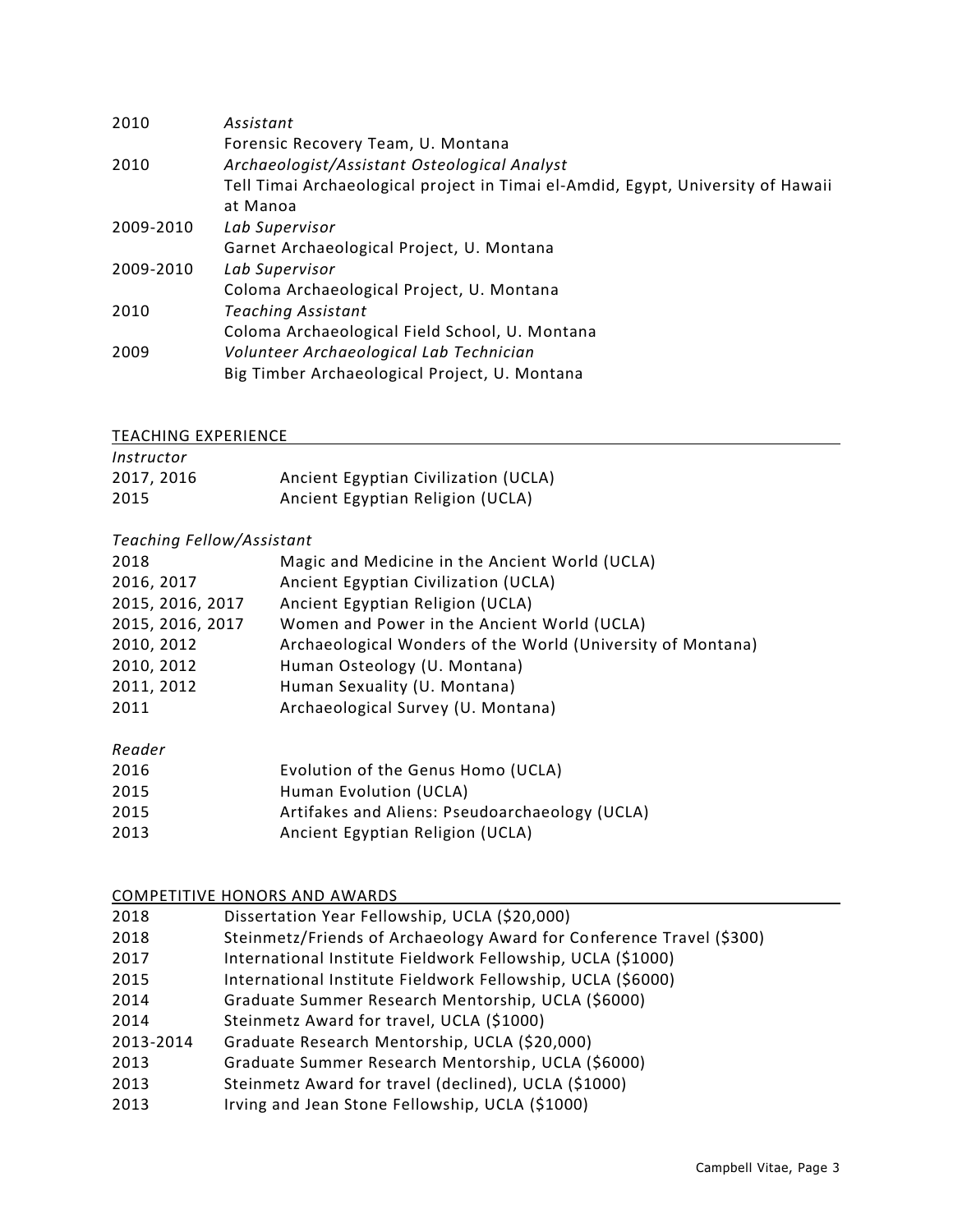| 2011       | Nomination, Bertha Morten Fellowship, University of Montana             |
|------------|-------------------------------------------------------------------------|
| 2010-2011  | James Keyser Scholarship, University of Montana                         |
| 2009       | Taylor-Jensen scholarship, University of Montana                        |
| 2008       | Roderick Smith Scholarship, University of Montana                       |
| 2007       | Community College Honors Scholarship, Flathead Valley Community College |
| 2007, 2006 | National Dean's List                                                    |
| 2005       | Humanities Division Scholarship, Flathead Valley Community College      |
| 2003       | Honors Scholarship, Flathead Valley Community College                   |

PROFESSIONAL SERVICE

| <u>FINUI LUUIUNAL JENVICE</u> |                                                                          |
|-------------------------------|--------------------------------------------------------------------------|
| 2020-present                  | <b>Executive Director</b>                                                |
|                               | Paleo-oncology Research Organization (PRO), Ancient Cancer               |
|                               | Foundation (ACF)                                                         |
| 2020                          | Organizer                                                                |
|                               | Strategized and created guidelines and an action plan to support greater |
|                               | diversity, equity, and inclusion within the Getty Research Institute's   |
|                               | <b>Scholars Program</b>                                                  |
| April 2018                    | Co-chair and Organizer                                                   |
|                               | "The Poetics of Violence in the Old World: Case Studies in Violent       |
|                               | Performance," American Association of Physical Anthropologists Annual    |
|                               | Meeting, Austin, Texas                                                   |
| April 2018                    | Co-chair and Organizer                                                   |
|                               | "Neoplasm or not? Morphologic Analysis of Dry Bone Specimens,"           |
|                               | Paleopathology Association Annual Meeting, Austin, Texas                 |
| 2016-2018                     | Guest Editor, Special Issue on Paleo-oncology, International Journal of  |
|                               | Paleopathology                                                           |
| 2014-2020                     | Director of Development                                                  |
|                               | Paleo-oncology Research Organization (PRO)                               |
| 2014-2015                     | President                                                                |
|                               | Graduate Student Association of Archaeology, UCLA                        |
| 2014                          | Co-chair and Organizer                                                   |
|                               | "Cancer and Neoplastic Disease in Bioarchaeology: Establishing a         |
|                               | Dialogue for Future Research," Symposium at the Paleopathology           |
|                               | Association Annual Meeting, Calgary, Alberta, Canada                     |
| 2013-2014                     | Chair and Organizer                                                      |
|                               | Planning Committee for the Fourth Annual Cotsen Institute of             |
|                               | Archaeology Graduate Conference, UCLA                                    |
| 2013                          | Co-founder                                                               |
|                               | Paleo-oncology Research Organization (PRO)                               |
| 2010-2011                     | Vice-President                                                           |
|                               | Montana Anthropology Student Association                                 |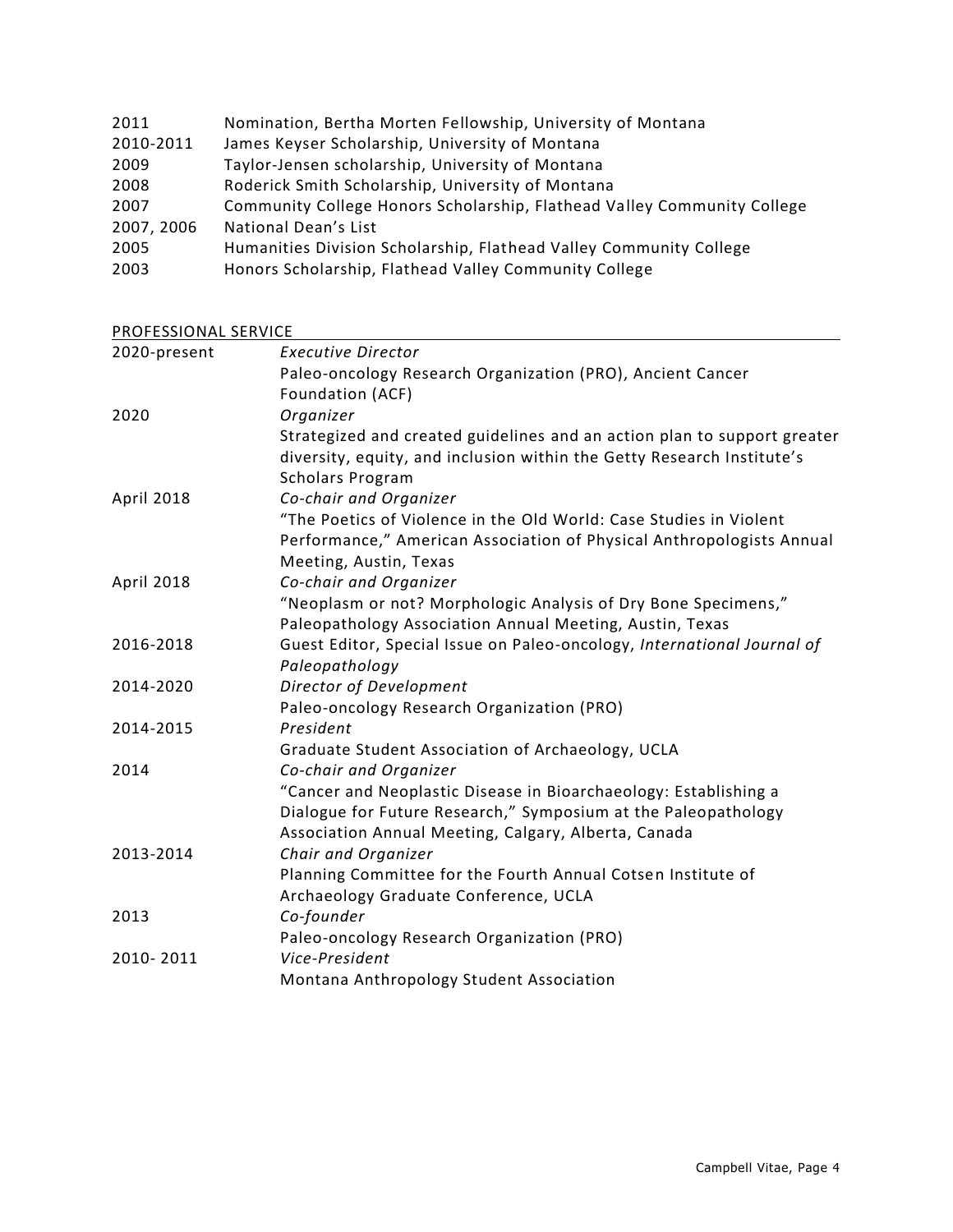## PAPERS AND PRESENTATIONS

| Conference Papers |                                                                                              |
|-------------------|----------------------------------------------------------------------------------------------|
| 2021              | "Kill Thy Neighbor: Reassessing the Evidence for Human Sacrifice in First                    |
|                   | Dynasty Egypt," Paper presented at the American Research Center in Egypt                     |
|                   | (ARCE) Annual Meeting, online                                                                |
| 2021              | "Reinterpreting Human Sacrifice in Ancient Egypt: New Conclusions from Old                   |
|                   | Data," Poster presented at the American Association of Physical                              |
|                   | Anthropologists (AAPA) Annual Meeting, online                                                |
| 2019              | "Violence and Non-Violence: The Case for Human Sacrifice in Ancient Egypt,"                  |
|                   | Paper presented at the American School of Oriental Research (ASOR) Annual                    |
|                   | Meeting, San Diego, California                                                               |
| 2019              | "Martyrs or Mercenaries? Investigating the trauma at Egypt's Fag El Gamous                   |
|                   | cemetery." Co-authored with, and presented by, C.L. Kirkpatrick. Society for                 |
|                   | the Study of Egyptian Antiquities 43rd Annual Symposium and Scholars'                        |
|                   | Colloquium, Toronto, Ontario, Canada                                                         |
| 2018              | "Earthly and Eternal: The Poetics of Violence in Ancient Egypt," Paper                       |
|                   | presented at the ASOR Annual Meeting, Denver, Colorado                                       |
| 2018              | "Warriors or Martyrs? Untangling the trauma at Egypt's Fag El Gamous                         |
|                   | Cemetery," Co-authored with, and presented by, C.L. Kirkpatrick. Canadian                    |
|                   | AAPA Annual Meeting, London, Ontario, Canada                                                 |
| 2018              | "Hard Times: The Life, Death, and Afterlife of Three Individuals from Tell Edfu,"            |
|                   | Paper presented at the ARCE Annual Meeting, Tucson, Arizona                                  |
| 2018              | "Earthly and Eternal: The Poetics of Violence in Ancient Egypt," Poster                      |
|                   | presented at the AAPA Annual Meeting, Austin, Texas                                          |
| 2017              | "Hard Times at Edfu: The Life and Death of Three Individuals in Ancient Egypt,"              |
|                   | poster presented at the Paleopathology Association (PPA) Annual Meeting, New                 |
|                   | Orleans, Louisiana                                                                           |
| 2016              | "Smiting Pharaohs: Violence and Power in Ancient Egypt," paper presented at                  |
|                   | the Society for American Archaeology (SAA) Annual Meeting, Orlando, Florida                  |
| 2016              | "Communities in Life and Death at Tell Edfu, Egypt," poster presented at the                 |
|                   | Western Bioarchaeology Group Annual Meeting, Sonoma, California                              |
| 2015              | Co-author, "Paleoradiology of Egyptian Mummies: A CT imaging survey of                       |
|                   | cancer in ancient remains," Poster presented at the ARCE Annual Meeting,                     |
|                   | Houston, Texas                                                                               |
| 2015              | "Creating Standardized Methodology for Recording Trauma in Human Skeletal                    |
|                   | Remains," Paper presented at the AAPA Annual Meeting, St. Louis, Missouri                    |
| 2014              | "Infant and Child Burials at a Formative Period Site in the Lake Titicaca Basin,             |
|                   | Peru," Poster presented at the AAPA Annual Meeting, Calgary, Alberta, Canada                 |
| 2014              | "Reading between the Lines: A Comparison of Bioarchaeological and Literary                   |
|                   | Evidence for Cancer," Paper presented at the PPA Annual Meeting, Calgary,<br>Alberta, Canada |
|                   | "Cancer in Egypt: A Survey of the Literary and Bioarchaeological Evidence,"                  |
| 2014              | Poster presented at the ARCE Annual Meeting, Portland, Oregon                                |
| 2012              | Co-Author, "Left Behind: Abandoned Artifacts and the Priorities of Earlier                   |
|                   | Archaeologists in the Valley of the Kings," Paper presented at the ARCE Annual               |
|                   | Meeting, Providence, Rhode Island                                                            |
| 2011              | Co-Author, "Dust, Debitage, and Dietary Resources: A Square Butte Progress                   |
|                   | Report," Poster presented at the SAA Annual Meeting, Sacramento, California                  |
|                   |                                                                                              |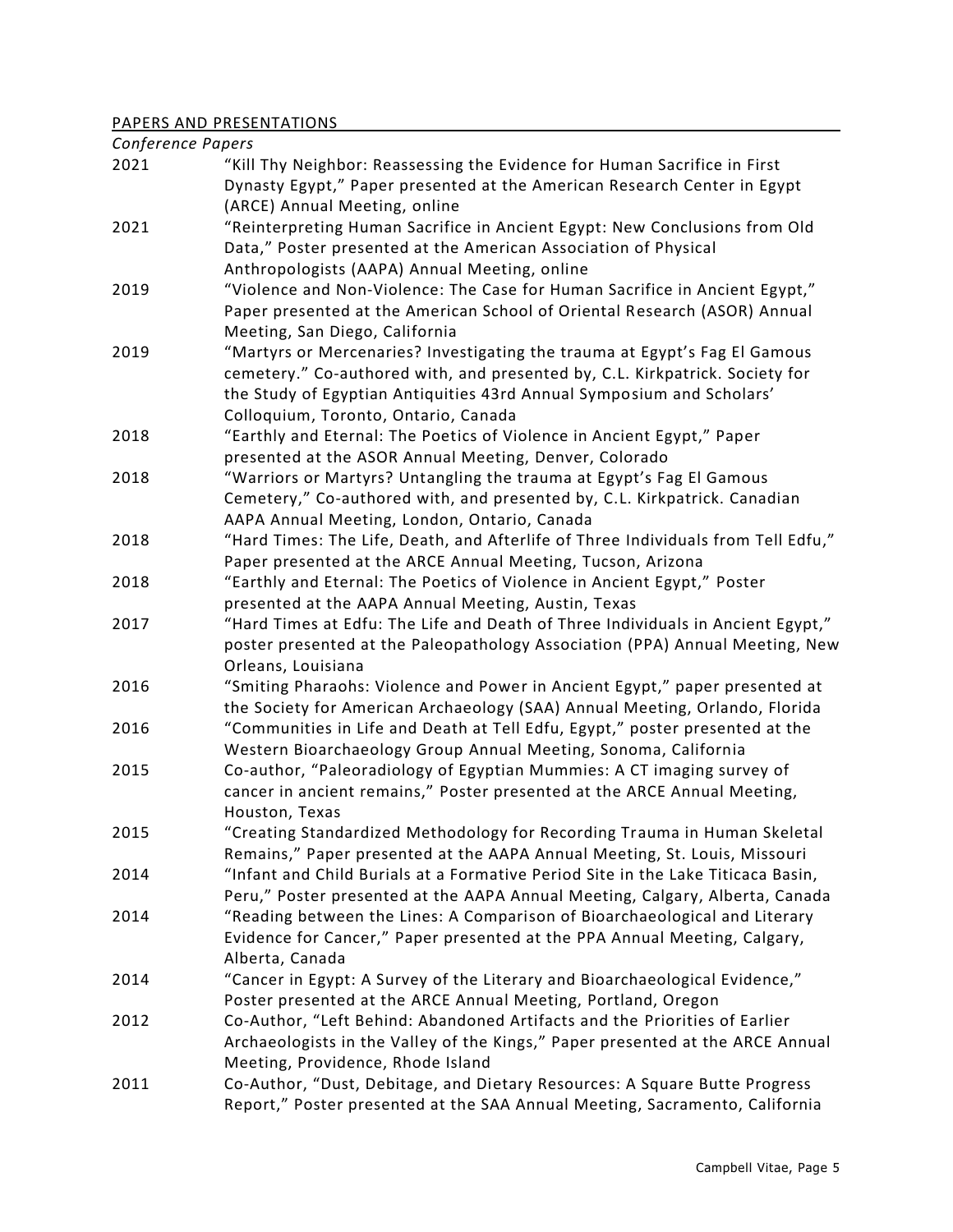2010 "Corset Stays and Tea Sets: The Archaeology of Women and Children in the American Mining West," Poster presented at the SAA Annual Meeting, St. Louis, Missouri

| Invited Talks |
|---------------|
|---------------|

| 2019 | "Fearsome Pharaohs: Violence, Power, and Kingship in Ancient Egypt,"              |
|------|-----------------------------------------------------------------------------------|
|      | presented at the ARCE Vancouver, British Columbia Chapter, Vancouver, B.C.        |
| 2019 | "Hard Times: The Life, Death, and Afterlife of Three Individuals from Tell Edfu," |
|      | presented at the ARCE Orange County Chapter, Santa Ana, CA                        |
| 2019 | "Hard Times: The Life, Death, and Afterlife of Three Individuals from Tell Edfu," |
|      | presented at the ARCE Northern California Chapter, Berkeley, CA                   |
| 2018 | "Earthly and Eternal: The Poetics of Violence in Ancient Egypt," lecture          |
|      | presented to the ARCE Orange County Chapter, Santa Ana, CA                        |
| 2017 | "Hard Times at Edfu: The Life and Death of Three Individuals in Ancient Egypt,"   |
|      | lecture presented to the Egypt Exploration Organization (EEO), Los Angeles, CA    |
| 2016 | "Smiting and Sacrificing: The Role of Sanctioned Violence in Ancient Egypt,"      |
|      | lecture presented to the ARCE Orange County Chapter, Santa Ana, CA                |
| 2015 | "Behind the Scenes: Mummies in Egypt," lecture presented at Natural History       |
|      | Museum of Los Angeles County                                                      |
| 2015 | "Paleoradiology of Egyptian Mummies: A CT imaging survey of cancer in ancient     |
|      | remains," lecture presented to EEO, Los Angeles, CA                               |
| 2014 | "The South Tombs Cemetery at Tell el-Amarna," lecture presented to the ARCE       |
|      | Orange County Chapter, Santa Ana, CA                                              |
| 2013 | "The South Tombs Cemetery at Tell el-Amarna," lecture presented at Wep            |
|      | Waut in Westwood, Los Angeles, CA                                                 |
| 2013 | "The South Tombs Cemetery at Tell el- Amarna," lecture presented to EEO, Los      |
|      | Angeles, California                                                               |
| 2009 | "Archaeology in Missoula's Backyard: Excavations at Coloma," lecture              |
|      | presented for Montana Archaeology Month, University of Montana                    |

### MUSEUM WORK

| 2019-present | Research Associate II                                             |
|--------------|-------------------------------------------------------------------|
|              | Getty Research Institute, Scholars Program                        |
| 2019         | <b>Teaching Assistant</b>                                         |
|              | Turino Museological Field School, Museo Egizio, Italy             |
| 2016-2019    | Research Assistant, Librarian                                     |
|              | Getty Research Institute, Getty Villa                             |
| 2015-2016    | <b>Consulting Curator</b>                                         |
|              | "Mummies: New Secrets from the Tombs" exhibit, Natural History    |
|              | Museum of Los Angeles County                                      |
| 2014-2015    | Volunteer                                                         |
|              | Website Quality Control, Los Angeles County Museum of Art (LACMA) |

#### ARCHAEOLOGICAL PHOTOGRAPHY

| 2016-2018 | Assistant Photographer         |
|-----------|--------------------------------|
|           | Egyptian Coffins Project, UCLA |